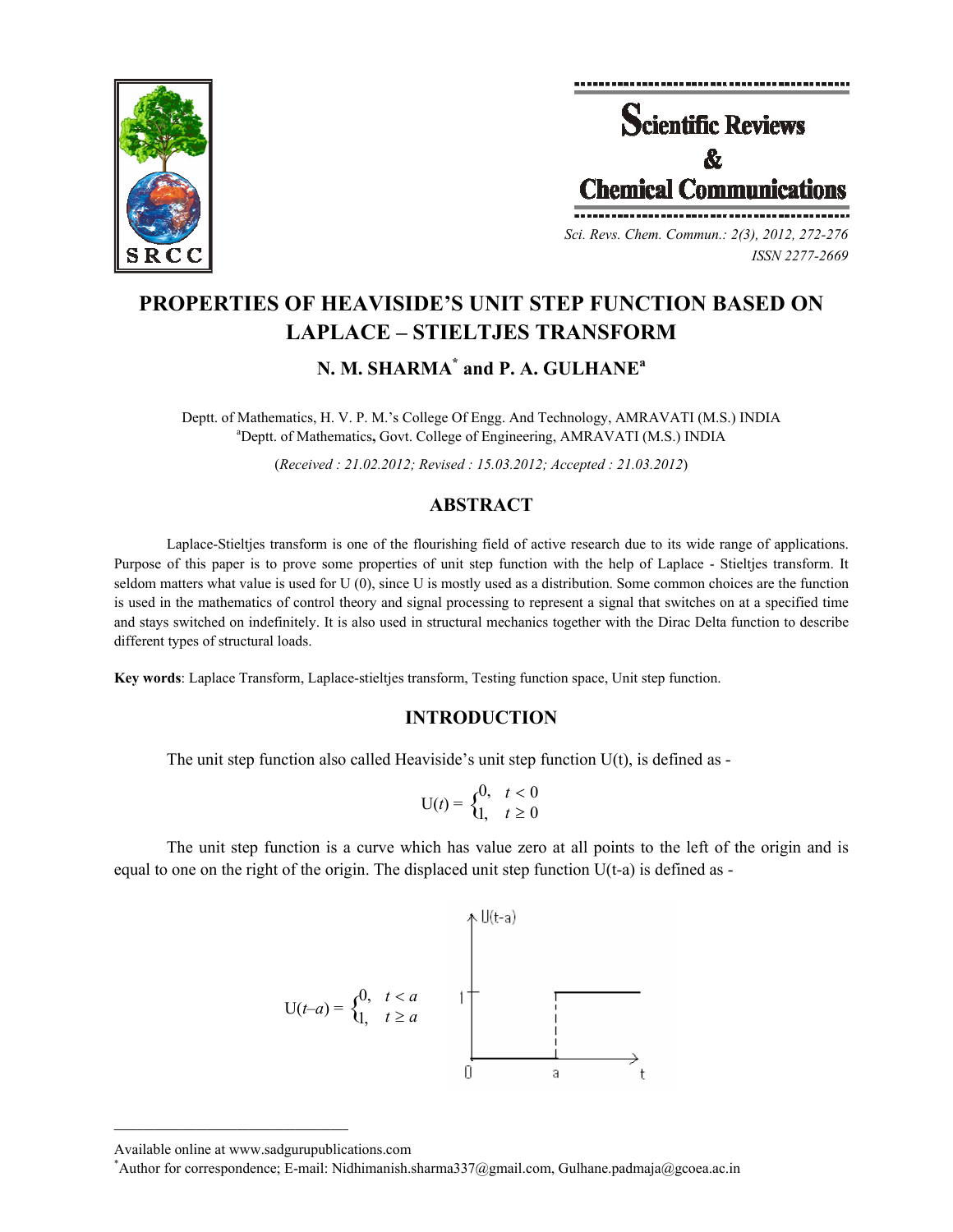Where  $a \ge 0$ . The notation and terminology will follow that of Zemanian<sup>[2]</sup>. The conventional LS transform of a complex valued smooth function  $\varphi$  (t, x) is defined by the convergent integral.

$$
F(s, y) = LS \{ f(t, x) \} = \int_{0}^{\infty} f(t, x) e^{-s\tau} (x + y)^{-p} dt dx
$$

#### **Testing function space** *LSa,α* **(Ω)**

A function  $\psi(t,x)$  defined on  $0 \le t \le \infty$ ,  $0 \le x \le \infty$  is said to be a member of  $LS_{a,\alpha}$  if  $\psi(t,x)$  is smooth and for each non negative integer l,q

$$
\gamma_{a,k,l,q}(\psi) = \sup_{0 < \tau, x < \infty} [(-|e^{a\tau})](1+x)^k D_{\tau}^l(x D_x) q \psi(t,x)]
$$
\n
$$
\leq C_q A^k k^{ka}, \qquad k = 0,1,2
$$

Where the constants A and  $C_q$  depend on the testing  $\psi$ . For  $k = 0$ , we get  $k^{ka} = 1$ . The topology of the space  $LS_{a,a}$  is the space generated by the countable multinorm,  $S = \bigcup_{k \in \mathbb{Z}}$ ∞  $,k=0$  $\{\gamma_{a,k,l,q}\}.$ *l k*  $a_k$ ,  $l, q$   $\}$ . With this topology  $LS_{a,\alpha}$  is a countably multinorm space. A sequence  $\{\psi_v\}$  is said to converge in  $LS_{a,a}$  to  $\psi$  if for each non negative integer *l,q* we have,  $\gamma_{a,k,l,q}$  ( $\psi_v - \psi$ )  $\to 0$  as  $v \to \infty$ . We define distribution LS transform of any function f in dual space  $LS_{a,\alpha}$  i.e.  $LS_{a,\alpha}^*$  by LS  $\{f(t,x)\} = F(S,Y) = \{f(t,x), e^{st}(x+y)^p\}$ . For complex parameters S and Y. The R.H.S. has sence for  $f \in LS^*_{a,\boldsymbol{\alpha}}$  and  $e^{st}(x+y)^p \in LS_{a,\alpha}$ .

#### **Properties of heaviside's unit step function on ls transform**

- (a)  $(f+g, \varphi) = f, \varphi) + (g, \varphi)$
- (b)  $(\alpha f, \varphi) = (f, \varphi) + (g, \alpha \varphi)$

**Proof :** (a)  $(f+g, \varphi) = \left| f+g, \frac{e}{(g+g)^p} \right|$ ⎠ ⎞  $\overline{\phantom{a}}$ ⎝  $\sqrt{}$  $+g, \frac{e^{-s\tau}}{(s+t)^p}$  $(s + t)$  $f + g, \frac{e^{-s\tau}}{f(x)}$  $= \int f(t) \frac{e^{t}}{t^2} dt + \int g(t) \frac{e^{t}}{t^2} dt$  $s + t$  $dt + \int_{0}^{\infty} g(t) \frac{e}{t}$  $f(t)$   $\frac{e^{-s\tau}}{(s+t)^p} dt + \int_{-\infty}^{\infty} g(t) \frac{e^{-s\tau}}{(s+t)^p}$ *p*  $\int_{-\infty}^{\infty} f(t) \frac{e^{-s\tau}}{(s+t)^p} dt + \int_{-\infty}^{\infty}$ −∞ ∞  $e^{-s\tau}$   $e^{\infty}$   $e^{-\tau}$ −∞ − +  $(t)$   $\frac{e^{-s\tau}}{(s+t)^p} dt + \int_{-\infty}^{\infty} g(t) \frac{e^{-s\tau}}{(s+t)}$  $= (f, \varphi) + (g, \varphi)$ 

**Proof :** (b) This also we can prove.

2.  ${f(t - \alpha), \varphi(t)} = {f(t), \varphi(t + \alpha)}$ 

**Proof :** { $f(t-\alpha)$ ,  $\varphi(t)$ } =  $\int f(t-\alpha) \frac{e^{t-\alpha}}{t-\alpha} dt$  $\int_{-\infty}^{\infty} f(t-\boldsymbol{\alpha}) \frac{e^{-s\boldsymbol{\tau}}}{(s+t)^p}$ −∞  $(t-\alpha)\frac{e^{-s\tau}}{(s+t)}$ α

$$
= \int_{-\infty}^{\infty} f(x) \frac{e^{-s(x+\boldsymbol{\alpha})}}{[s+(x+\boldsymbol{\alpha})]^p} dt \qquad (\text{put } t - \alpha = x)
$$

$$
= \{f(t), \varphi(t+\alpha)\}
$$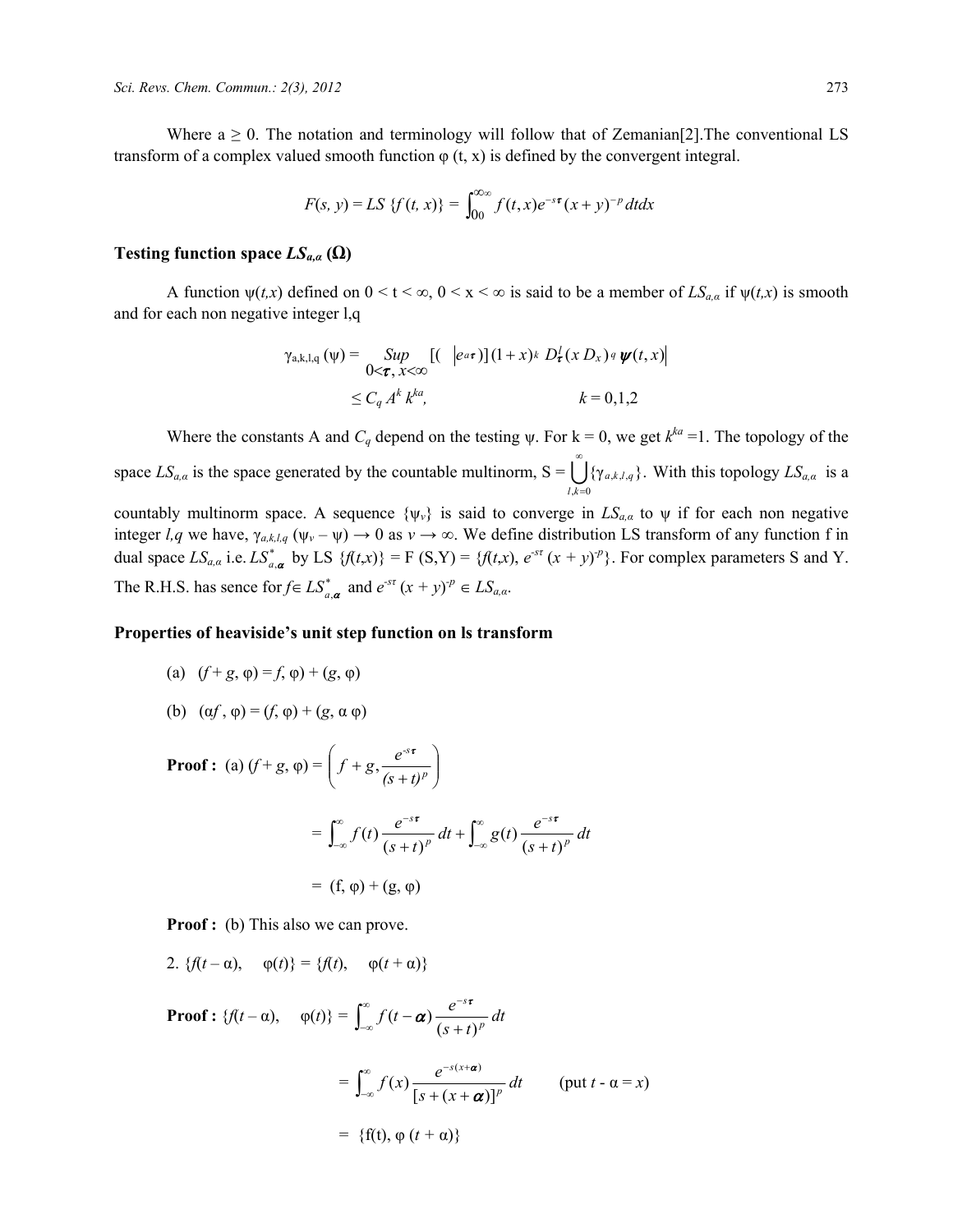3. 
$$
\{f(-t), \varphi(t)\} = \{f(t), \varphi(-t)\}
$$
  
\nProof:  $\{f(-t), \varphi(-t)\} = \int_{-\infty}^{\infty} f(-t) \frac{e^{-s\tau}}{(s+t)^p} dt$   
\n
$$
= \int_{-\infty}^{\infty} f(x) \frac{e^{-s(-x)}}{[s+(-x)]^p} (-) dt \qquad (\text{put } -t = x)
$$
\n
$$
= \int_{-\infty}^{\infty} f(x) \frac{e^{-s(-x)}}{[s+(-x)]^p} dt
$$
\n
$$
= \{f(t), \frac{e^{-s(-\tau)}}{[s+(-t)]^p}\}
$$
\n
$$
= \{f(t), \varphi(-t)\}
$$
\n4.  $\{f(a t), \varphi(t)\} = \left\{f(t), \frac{1}{a} \varphi\left(\frac{t}{a}\right)\right\}$   
\nProof:  $\{f(a t), \varphi(t)\} = \int_{-\infty}^{\infty} f(at) \frac{e^{-s\tau}}{(s+t)^p} dt$   
\n
$$
= \frac{\int_{-\infty}^{\infty} f(x) \frac{e^{-s\tau} \{\frac{x}{a}\}}{[s+ \{\frac{x}{a}\}]^p} dt}{a} \qquad (\text{put } at = x)
$$
\n
$$
= \{f(t), \frac{1}{a} \varphi\left(\frac{t}{a}\right)\}
$$

(a) 
$$
\{f'(t), \varphi(t)\} = \{f(t), -\varphi'(t)\}
$$
  
\n(b)  $\{f'(t), \varphi(t)\} = \left\{f(t), \left[s + \frac{p}{(s+t)}\right] \varphi(t)\right\}$ 

Proof : (a)  $\{f'(t), \varphi(t)\} = |f'(t) - \frac{\epsilon}{\epsilon} dt$  $\int_{-\infty}^{\infty} f'(t) \frac{e^{-s\tau}}{(s+t)^p}$ −∞  $'(t) \frac{e^{-s\tau}}{(s+t)}$ 

$$
= \int_{-\infty}^{\infty} f(t) \Bigg[ -\frac{d}{dt} \Bigg( \frac{e^{-s\tau}}{(s+t)^p} \Bigg) \Bigg] dt
$$

*s t*

+

$$
= \{f(t), -\varphi'(t)\}
$$

**Proof :** (b)  $\{f'(t), \varphi(t)\} = |f'(t) - \frac{\varepsilon}{\sqrt{2\pi}} dt$  $\int_{-\infty}^{\infty} f'(t) \frac{e^{-s\tau}}{(s+t)^p}$ −∞  $'(t) \frac{e^{-s\tau}}{(s+t)}$  $=$   $\frac{(\frac{1}{2} + i)^2 c^2 + (\frac{3}{2})^2 c^2 + (\frac{3}{2} + i)^2 P}{2 \cdot \frac{1}{2} + i^2 P} f(t) dt$  $(s+t)^p e^{-s\tau} (-s) - e^{-s\tau} (s+t)^{p-1} p$ *p*  $\frac{(s+t)^p e^{-s\tau}(-s) - e^{-s\tau} (s+t)^{p-1} p}{(s+t)^{2p}} f(t)$ 2  $\int_{-\infty}^{\infty} \frac{(s+t)^p e^{-s\tau}(-s) - e^{-s\tau} (s+t)^{p-1}}{(s+t)^{2p}}$  $-5$ **f**  $\left(\begin{array}{cc} 0 \end{array}\right)$   $a^{-5}$ **f**  $\left(\begin{array}{cc} a & b \end{array}\right)$   $p (+ t)^p e^{-s\tau}(-s) - e^{-s\tau} (s +$ 

−∞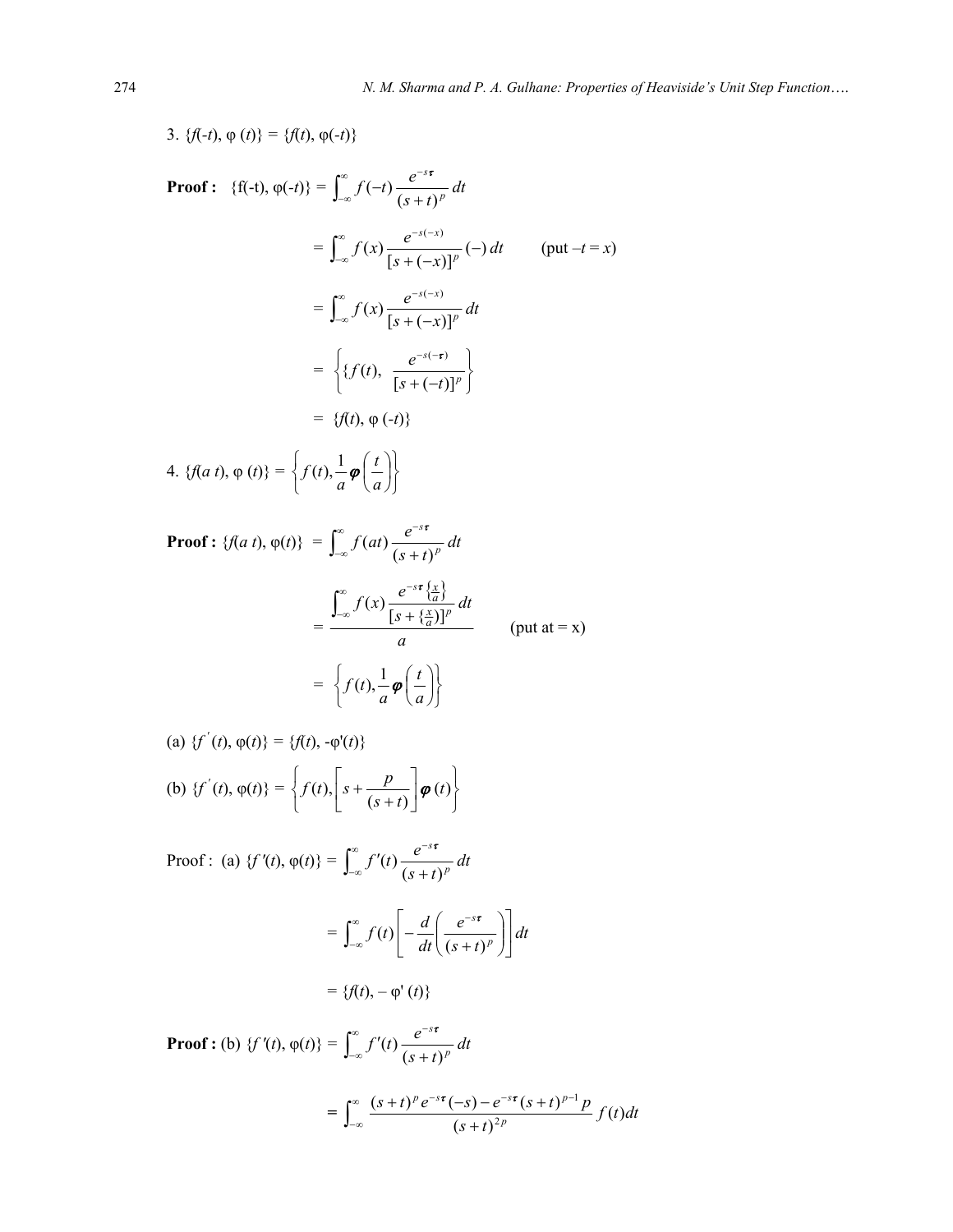$$
= \int_{-\infty}^{\infty} f(t) \frac{e^{-s\tau}}{(s+t)^p} \left[ s + \frac{p}{(s+t)} \right] dt
$$

$$
= \left\{ f(t), \left[ s + \frac{p}{(s+t)} \right] \boldsymbol{\varphi}(t) \right\}
$$
6. 
$$
\left\{ \frac{d}{dt} f(at), \boldsymbol{\varphi}(t) \right\} = \left\{ f(t), \frac{-d}{dt} \boldsymbol{\varphi} \left( \frac{t}{a} \right) \right\}
$$
**Proof :** 
$$
\left\{ \frac{d}{dt} f(at), \boldsymbol{\varphi}(t) \right\} = \int_{-\infty}^{\infty} \frac{d}{dt} f(at) \frac{e^{-s\tau}}{(s+t)^p} dt
$$

Now on integrating by parts and putting a  $t = x$ , we get -

$$
= -\int_{-\infty}^{\infty} \frac{d}{dt} f(at) \frac{e^{-\frac{sx}{a}}}{(s + (\frac{x}{a}))^p} f(x) dt
$$

$$
= -\int_{-\infty}^{\infty} \frac{d}{dt} \frac{e^{-\frac{sx}{a}}}{(s + (\frac{t}{a}))^p} f(t) dt
$$

$$
= \left\{ f(t), \frac{-d}{dt} \boldsymbol{\varphi} \left( \frac{t}{a} \right) \right\}
$$

If f is a distribution and  $\psi$  is a function which is infinitely smooth then –

$$
\left\{\frac{\partial}{\partial t(\psi f)}, \boldsymbol{\varphi}\right\} = \left\{\boldsymbol{\psi} \frac{\partial f}{\partial t}, \boldsymbol{\varphi}\right\} + \left\{f \frac{\partial \boldsymbol{\psi}}{\partial t}, \boldsymbol{\varphi}\right\}
$$
\nProof: 
$$
\left\{\frac{\partial}{\partial t(\psi f)}, \boldsymbol{\varphi}\right\} = \int_{-\infty}^{\infty} \frac{\partial}{\partial t}(\psi f)(t) \boldsymbol{\varphi}(t) dt
$$

\n
$$
= \int_{-\infty}^{\infty} \frac{(\psi f)(t)(-\partial)}{\partial t} \boldsymbol{\varphi}(t) dt \qquad \text{(using prop. 5(a).)}
$$
\n
$$
= \int_{-\infty}^{\infty} f(t) (-\psi) \frac{\partial \boldsymbol{\varphi}}{\partial t} dt \qquad \text{(using prop. 1(b).)}
$$
\n
$$
= \int_{-\infty}^{\infty} [f(t) \left[\frac{-\partial}{\partial t}](\psi \boldsymbol{\varphi}) + \boldsymbol{\varphi} \frac{\partial \boldsymbol{\psi}}{\partial t}\right] dt
$$
\n
$$
= \left\{f(t), \frac{-\partial}{\partial t} \psi \boldsymbol{\varphi}\right\} + \left\{f(t), \boldsymbol{\varphi} \frac{\partial \boldsymbol{\psi}}{\partial t}\right\}
$$